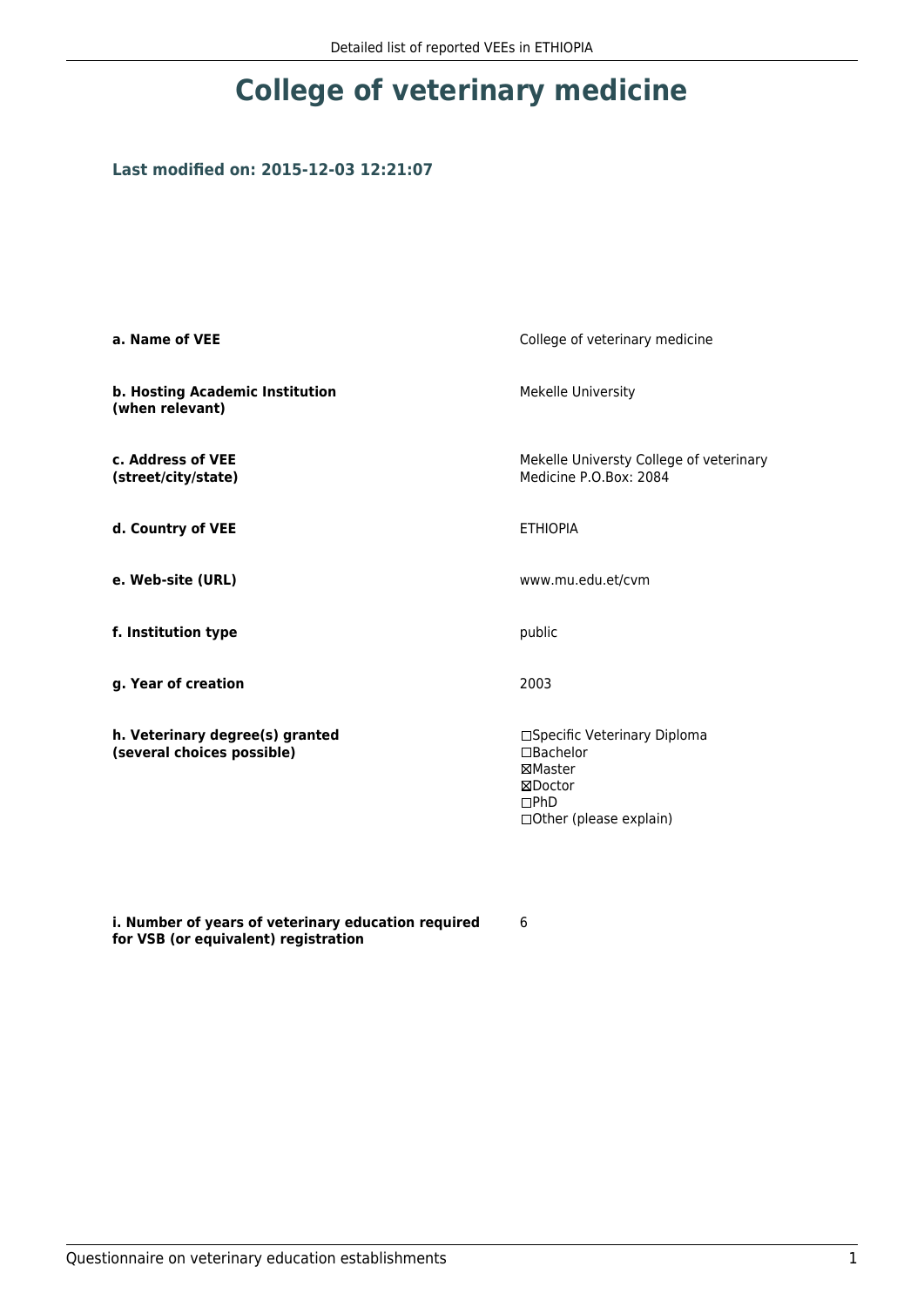|                                                                                                   | 1st Year                                                                                                                                                              | 51-100   |
|---------------------------------------------------------------------------------------------------|-----------------------------------------------------------------------------------------------------------------------------------------------------------------------|----------|
|                                                                                                   | 2d Year                                                                                                                                                               | $0 - 50$ |
|                                                                                                   | 3d Year                                                                                                                                                               | $0 - 50$ |
|                                                                                                   | 4th Year                                                                                                                                                              | $0 - 50$ |
|                                                                                                   | 5th Year                                                                                                                                                              | $0 - 50$ |
|                                                                                                   | 6th Year                                                                                                                                                              | $0 - 50$ |
|                                                                                                   | 7th Year                                                                                                                                                              |          |
| k. Average number of veterinary graduates per year<br>from the establishment                      | $0 - 50$                                                                                                                                                              |          |
| I. Minimum education required for admission to the<br>establishment<br>(several choices possible) | ⊠High School University Entrance<br>Qualification<br>□Pre-Veterinary Science Diploma<br>□Pre-Veterinary Science Degree<br>□Other specific VEE entrance qualifications |          |
| m. Is there a selection procedure at<br>(several choices possible)                                | ⊠National level<br>$\Box$ State level<br>□Establishment level                                                                                                         |          |
| n. National accreditation/certification/approval                                                  | No                                                                                                                                                                    |          |
| o. Regional accreditation/certification/approval                                                  | No                                                                                                                                                                    |          |
| p. Any form of other international<br>accreditation/certification/approval?                       | No                                                                                                                                                                    |          |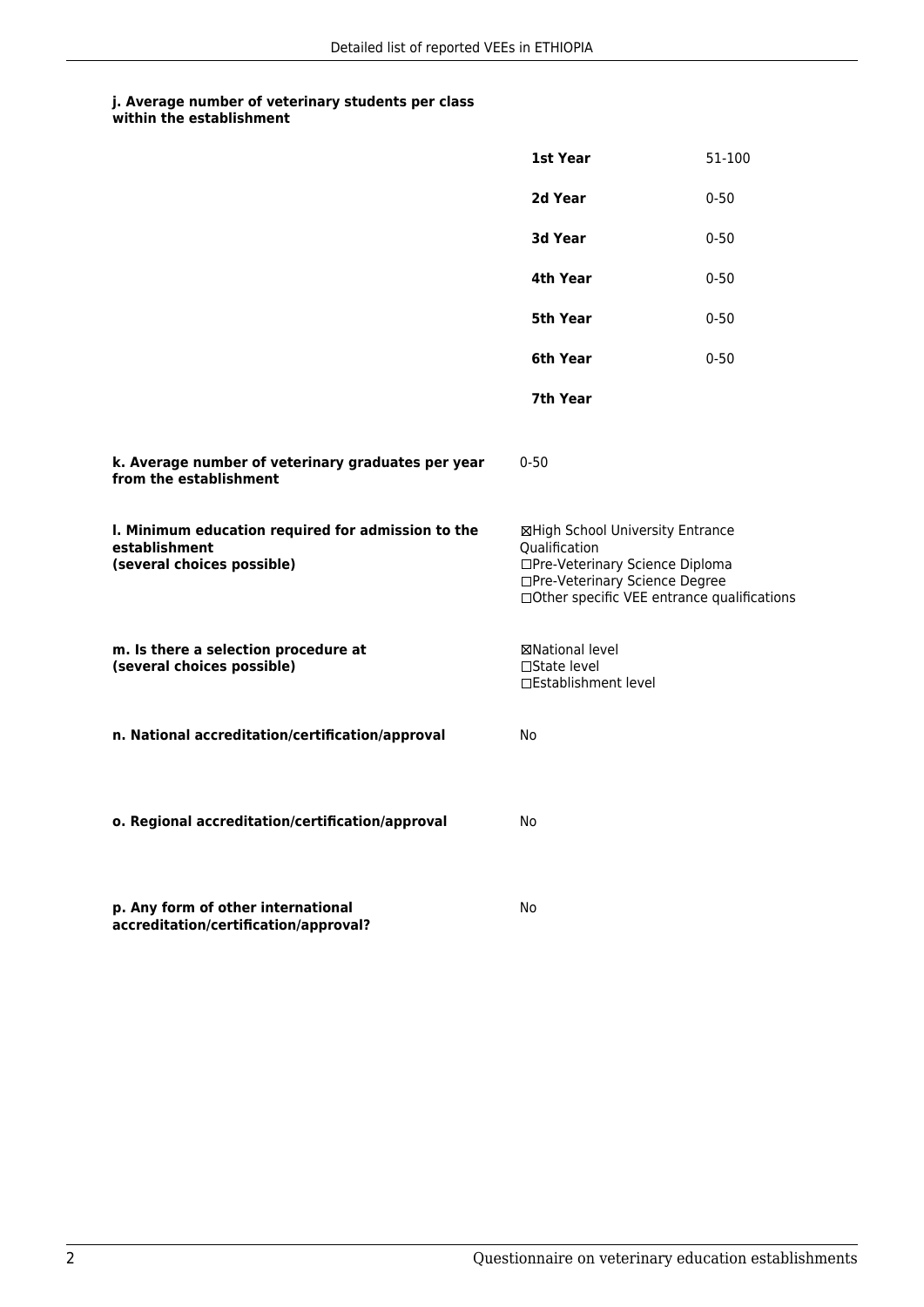# **College of veterinary medicine**

#### **Last modified on: 2015-12-03 12:48:11**

| a. Name of VEE                                                | College of veterinary medicine                                                                                              |
|---------------------------------------------------------------|-----------------------------------------------------------------------------------------------------------------------------|
| b. Hosting Academic Institution<br>(when relevant)            | Samara university                                                                                                           |
| c. Address of VEE<br>(street/city/state)                      | samara university afar regional state,<br>Samara, Ethiopia                                                                  |
| d. Country of VEE                                             | <b>ETHIOPIA</b>                                                                                                             |
| e. Web-site (URL)                                             | www.su.edu.et                                                                                                               |
| f. Institution type                                           | public                                                                                                                      |
| g. Year of creation                                           | 2009                                                                                                                        |
| h. Veterinary degree(s) granted<br>(several choices possible) | □Specific Veterinary Diploma<br>$\Box$ Bachelor<br>$\square$ Master<br>⊠Doctor<br>$\square$ PhD<br>□ Other (please explain) |

**i. Number of years of veterinary education required for VSB (or equivalent) registration**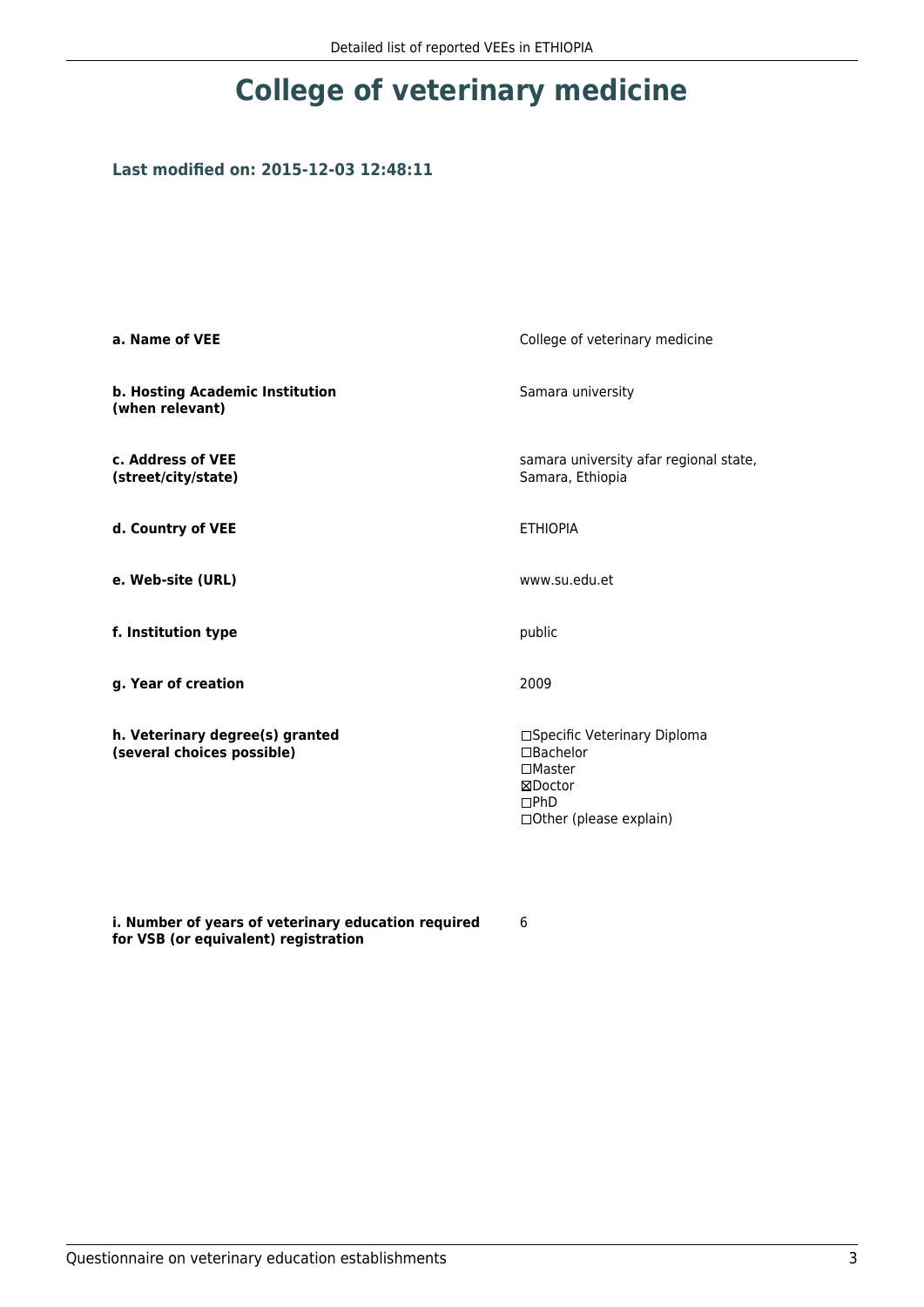| within the establishment |
|--------------------------|
|                          |

|                                                                                                   | 1st Year                                                                                                                                                              | $0 - 50$   |
|---------------------------------------------------------------------------------------------------|-----------------------------------------------------------------------------------------------------------------------------------------------------------------------|------------|
|                                                                                                   | 2d Year                                                                                                                                                               | $0 - 50$   |
|                                                                                                   | 3d Year                                                                                                                                                               | $0 - 50$   |
|                                                                                                   | 4th Year                                                                                                                                                              | $0 - 50$   |
|                                                                                                   | <b>5th Year</b>                                                                                                                                                       | $0 - 50$   |
|                                                                                                   | 6th Year                                                                                                                                                              | $0 - 50$   |
|                                                                                                   | 7th Year                                                                                                                                                              |            |
| k. Average number of veterinary graduates per year<br>from the establishment                      | $0 - 50$                                                                                                                                                              |            |
| I. Minimum education required for admission to the<br>establishment<br>(several choices possible) | ⊠High School University Entrance<br>Qualification<br>□Pre-Veterinary Science Diploma<br>□Pre-Veterinary Science Degree<br>□Other specific VEE entrance qualifications |            |
| m. Is there a selection procedure at<br>(several choices possible)                                | ⊠National level<br>$\Box$ State level<br>□Establishment level                                                                                                         |            |
| n. National accreditation/certification/approval                                                  | Yes                                                                                                                                                                   |            |
|                                                                                                   | <b>Accrediting agency:</b>                                                                                                                                            |            |
|                                                                                                   | <b>Name of the Agency</b>                                                                                                                                             | XX         |
|                                                                                                   | <b>Address of the</b><br><b>Agency</b>                                                                                                                                | xх         |
|                                                                                                   | Country of the<br><b>Agency</b>                                                                                                                                       | exx        |
|                                                                                                   | Date granted (yyyy-<br>mm-dd)                                                                                                                                         | 1111-12-09 |
|                                                                                                   | <b>Period of validity</b><br>(years)                                                                                                                                  | 99         |
| o. Regional accreditation/certification/approval                                                  | No                                                                                                                                                                    |            |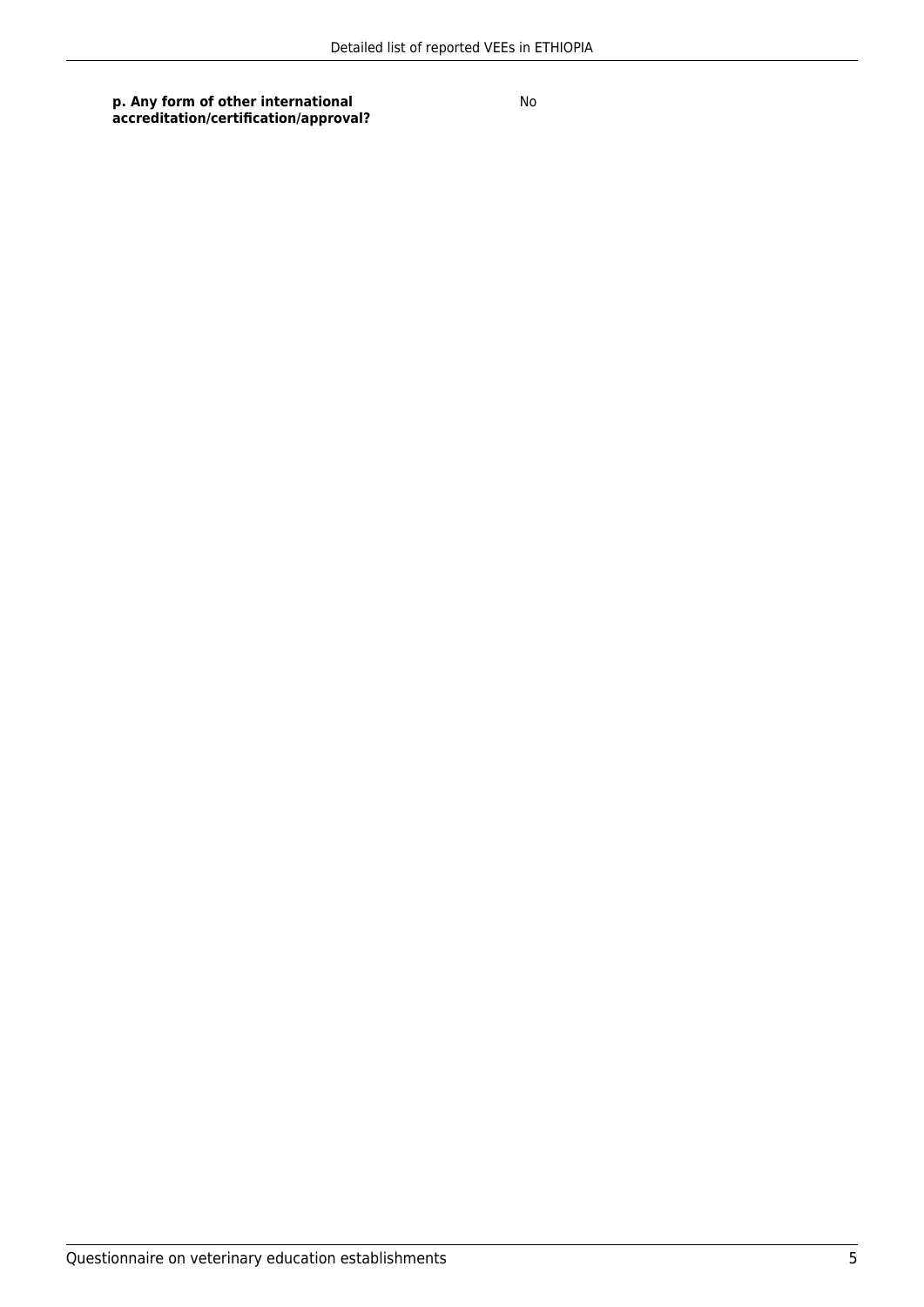# **College of veterinary medicine**

#### **Last modified on: 2015-12-03 13:57:21**

| a. Name of VEE                                                | College of veterinary medicine                                                                            |
|---------------------------------------------------------------|-----------------------------------------------------------------------------------------------------------|
| b. Hosting Academic Institution<br>(when relevant)            | Haramaya Universty Oromia                                                                                 |
| c. Address of VEE<br>(street/city/state)                      | Ethiopia                                                                                                  |
| d. Country of VEE                                             | <b>ETHIOPIA</b>                                                                                           |
| e. Web-site (URL)                                             | www.haramaya.edu.et/academics/college                                                                     |
| f. Institution type                                           | public                                                                                                    |
| g. Year of creation                                           | 2003                                                                                                      |
| h. Veterinary degree(s) granted<br>(several choices possible) | □Specific Veterinary Diploma<br>$\Box$ Bachelor<br>⊠Master<br>⊠Doctor<br>DPhD<br>□ Other (please explain) |

**i. Number of years of veterinary education required for VSB (or equivalent) registration**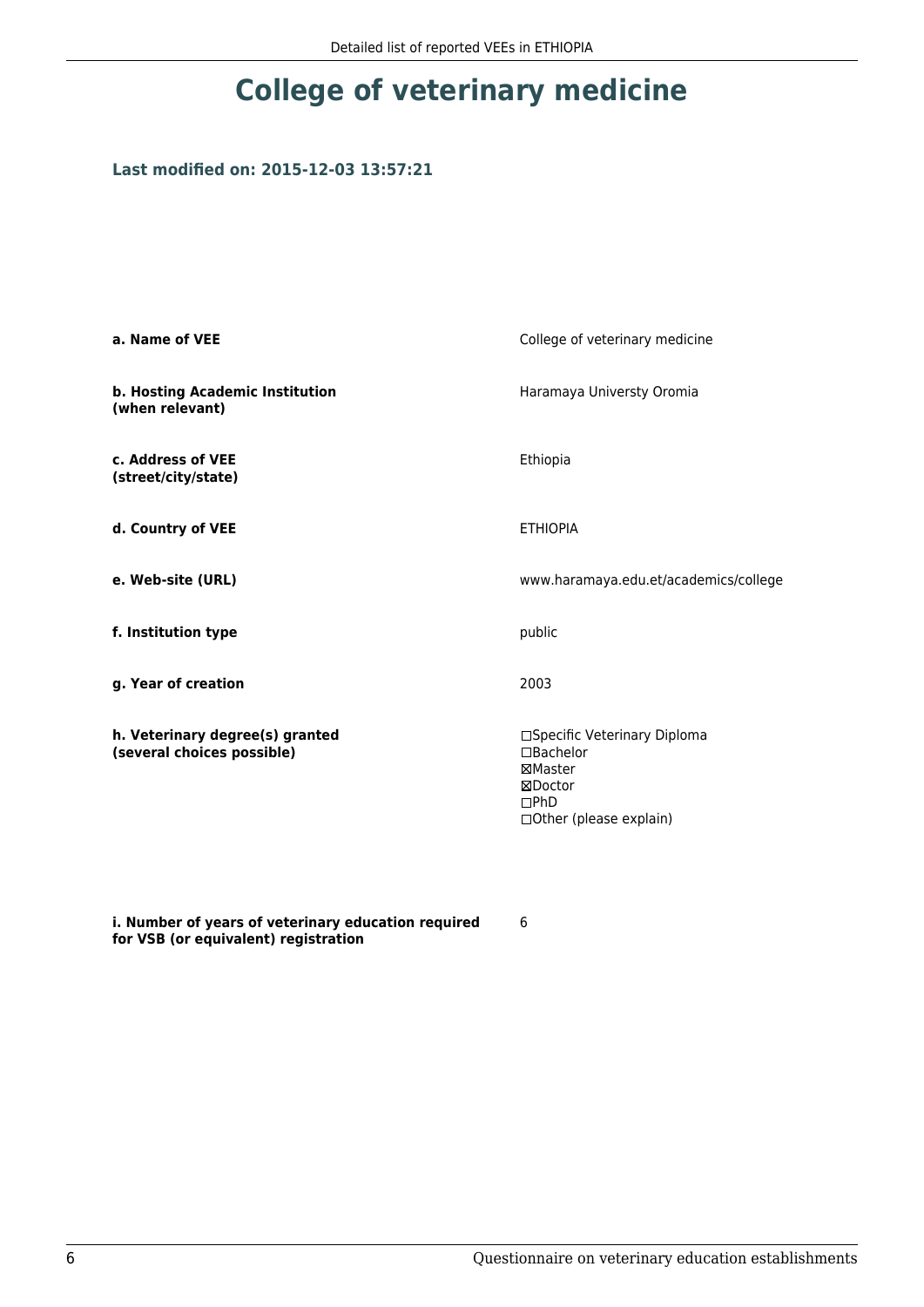|  | within the establishment |
|--|--------------------------|
|--|--------------------------|

|                                                                                                   | 1st Year                                                                                                                                                              | 51-100       |  |
|---------------------------------------------------------------------------------------------------|-----------------------------------------------------------------------------------------------------------------------------------------------------------------------|--------------|--|
|                                                                                                   | 2d Year                                                                                                                                                               | $0 - 50$     |  |
|                                                                                                   | 3d Year                                                                                                                                                               | $0 - 50$     |  |
|                                                                                                   | 4th Year                                                                                                                                                              | 51-100       |  |
|                                                                                                   | 5th Year                                                                                                                                                              | $0 - 50$     |  |
|                                                                                                   | 6th Year                                                                                                                                                              | $0 - 50$     |  |
|                                                                                                   | 7th Year                                                                                                                                                              |              |  |
| k. Average number of veterinary graduates per year<br>from the establishment                      | 51-100                                                                                                                                                                |              |  |
| I. Minimum education required for admission to the<br>establishment<br>(several choices possible) | ⊠High School University Entrance<br>Qualification<br>□Pre-Veterinary Science Diploma<br>□Pre-Veterinary Science Degree<br>□Other specific VEE entrance qualifications |              |  |
| m. Is there a selection procedure at<br>(several choices possible)                                | ⊠National level<br>□State level<br>□Establishment level                                                                                                               |              |  |
| n. National accreditation/certification/approval                                                  | Yes                                                                                                                                                                   |              |  |
|                                                                                                   | <b>Accrediting agency:</b>                                                                                                                                            |              |  |
|                                                                                                   | <b>Name of the Agency</b>                                                                                                                                             | <b>XXX</b>   |  |
|                                                                                                   | <b>Address of the</b><br><b>Agency</b>                                                                                                                                | <b>XXXXX</b> |  |
|                                                                                                   | Country of the<br><b>Agency</b>                                                                                                                                       | <b>XXXs</b>  |  |
|                                                                                                   | Date granted (yyyy-<br>mm-dd)                                                                                                                                         | 1111-12-09   |  |
|                                                                                                   | <b>Period of validity</b><br>(years)                                                                                                                                  | 99           |  |
| o. Regional accreditation/certification/approval                                                  | No                                                                                                                                                                    |              |  |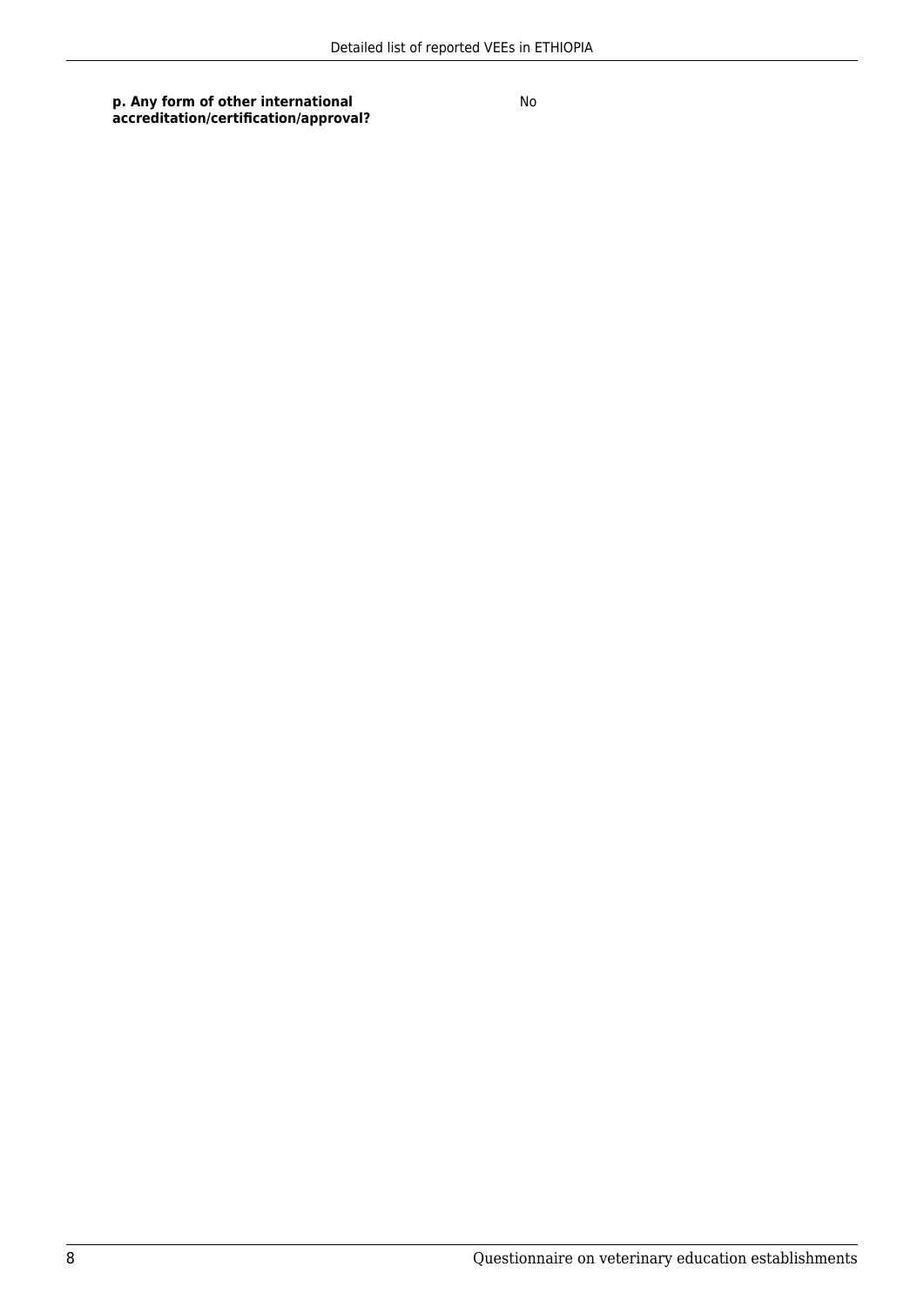# **College of veterinary medicine**

#### **Last modified on: 2015-12-03 14:07:09**

| a. Name of VEE                                                | College of veterinary medicine                                                                                     |
|---------------------------------------------------------------|--------------------------------------------------------------------------------------------------------------------|
| b. Hosting Academic Institution<br>(when relevant)            | Jigjia University                                                                                                  |
| c. Address of VEE<br>(street/city/state)                      | Somali Regional state of Ethiopia Jigjia<br>Universty                                                              |
| d. Country of VEE                                             | <b>ETHIOPIA</b>                                                                                                    |
| e. Web-site (URL)                                             |                                                                                                                    |
| f. Institution type                                           | public                                                                                                             |
| g. Year of creation                                           | 2007                                                                                                               |
| h. Veterinary degree(s) granted<br>(several choices possible) | □Specific Veterinary Diploma<br>$\Box$ Bachelor<br>$\square$ Master<br>⊠Doctor<br>DPhD<br>□ Other (please explain) |

**i. Number of years of veterinary education required for VSB (or equivalent) registration**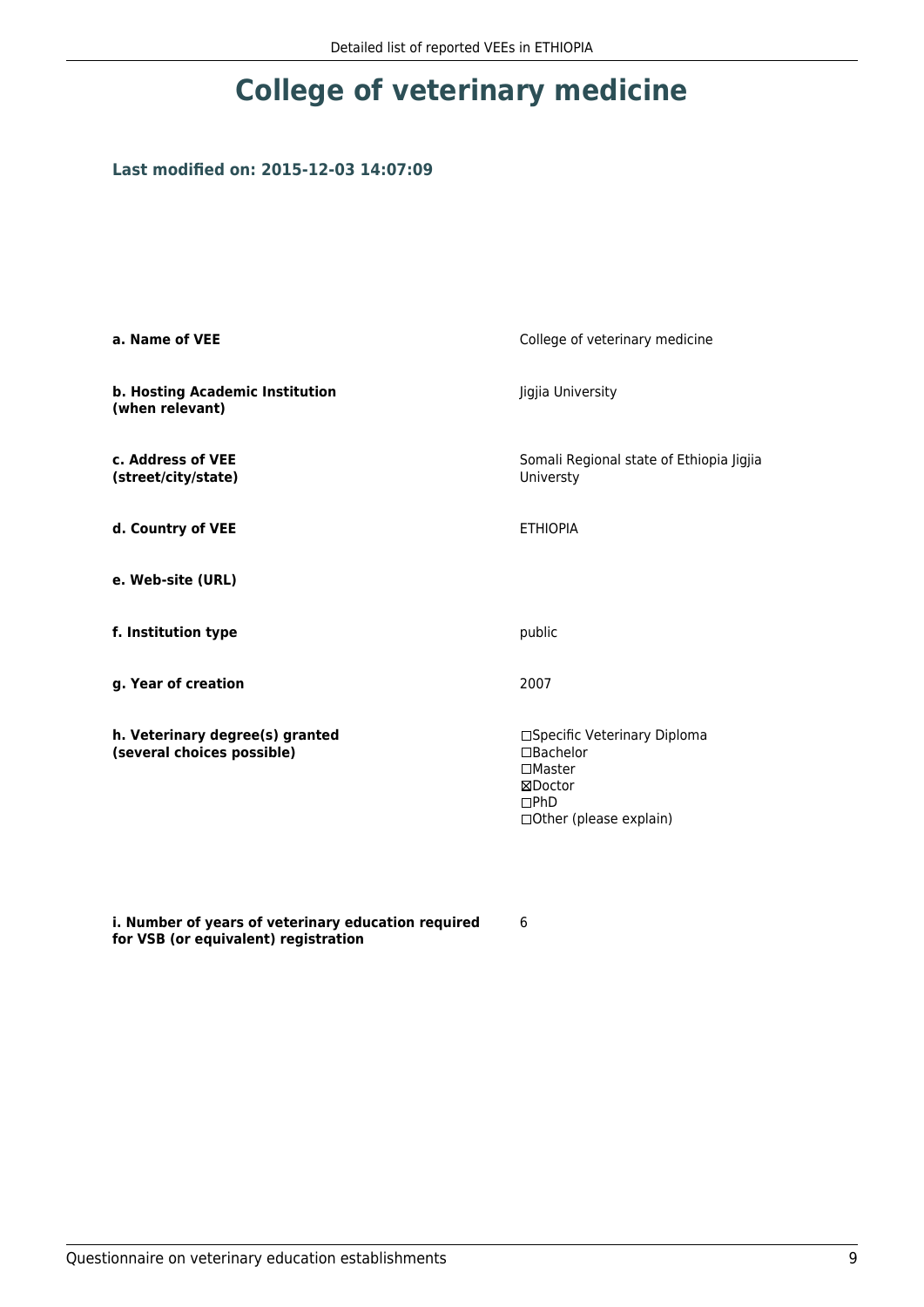|  | within the establishment |  |  |  |  |
|--|--------------------------|--|--|--|--|
|--|--------------------------|--|--|--|--|

|                                                                                                   | 1st Year                                                                                                                                                              | $0 - 50$ |
|---------------------------------------------------------------------------------------------------|-----------------------------------------------------------------------------------------------------------------------------------------------------------------------|----------|
|                                                                                                   | 2d Year                                                                                                                                                               | $0 - 50$ |
|                                                                                                   | 3d Year                                                                                                                                                               | $0 - 50$ |
|                                                                                                   | 4th Year                                                                                                                                                              | $0 - 50$ |
|                                                                                                   | 5th Year                                                                                                                                                              | 51-100   |
|                                                                                                   | 6th Year                                                                                                                                                              |          |
|                                                                                                   | 7th Year                                                                                                                                                              |          |
| k. Average number of veterinary graduates per year<br>from the establishment                      | $0 - 50$                                                                                                                                                              |          |
| I. Minimum education required for admission to the<br>establishment<br>(several choices possible) | ⊠High School University Entrance<br>Qualification<br>□Pre-Veterinary Science Diploma<br>□Pre-Veterinary Science Degree<br>□Other specific VEE entrance qualifications |          |
| m. Is there a selection procedure at<br>(several choices possible)                                | ⊠National level<br>$\Box$ State level<br>□Establishment level                                                                                                         |          |
| n. National accreditation/certification/approval                                                  | No                                                                                                                                                                    |          |
| o. Regional accreditation/certification/approval                                                  | No                                                                                                                                                                    |          |
| p. Any form of other international<br>accreditation/certification/approval?                       | No                                                                                                                                                                    |          |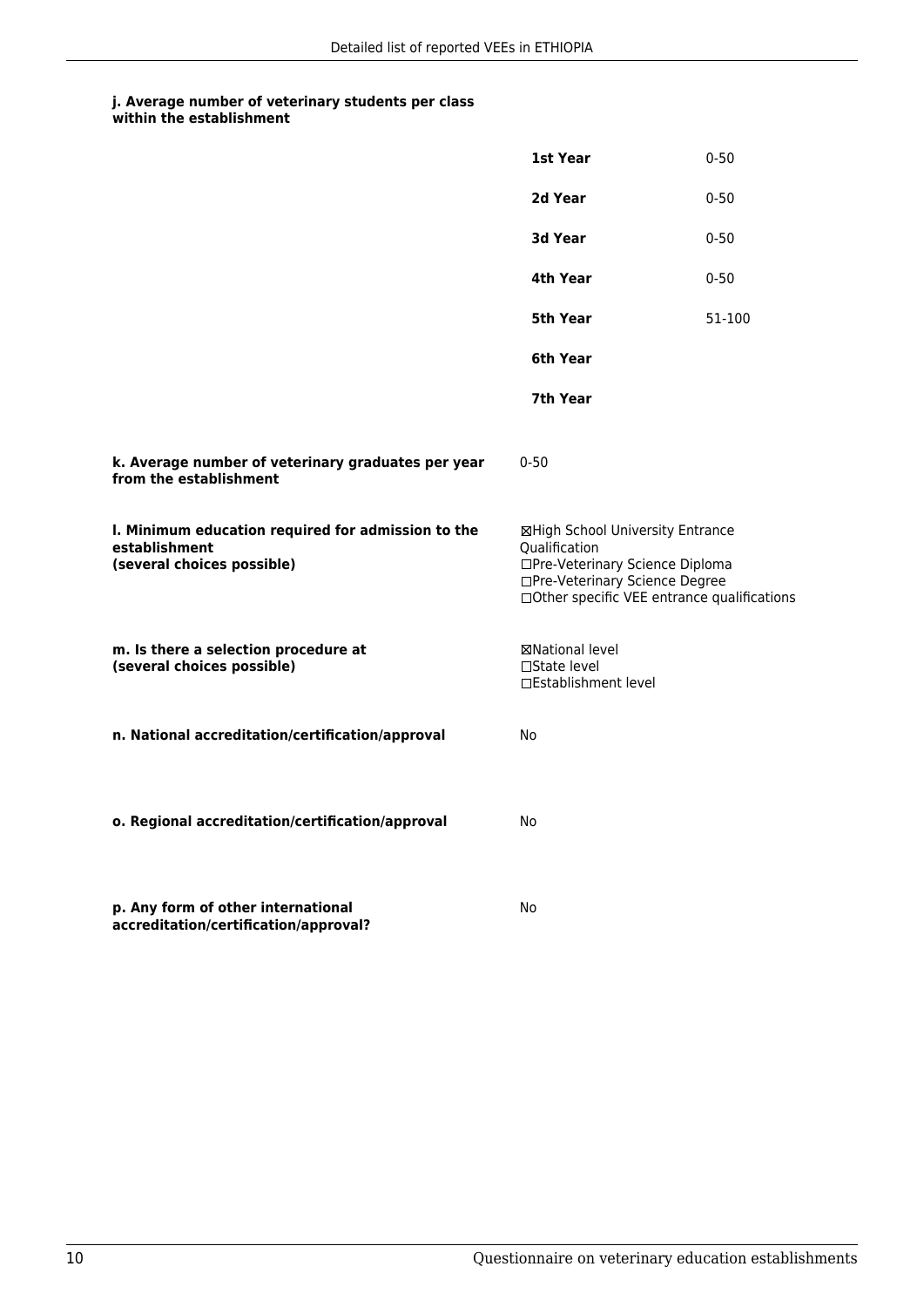## **College of veterinary Medicine and agriculture**

#### **Last modified on: 2015-12-03 14:11:18**

| a. Name of VEE                                                | College of veterinary Medicine and<br>agriculture                                                        |
|---------------------------------------------------------------|----------------------------------------------------------------------------------------------------------|
| b. Hosting Academic Institution<br>(when relevant)            | Addis Ababa university                                                                                   |
| c. Address of VEE<br>(street/city/state)                      | Bishoftu, Oromia                                                                                         |
| d. Country of VEE                                             | <b>ETHIOPIA</b>                                                                                          |
| e. Web-site (URL)                                             | www.addisababauniversity.edu.net                                                                         |
| f. Institution type                                           | public                                                                                                   |
| g. Year of creation                                           | 1979                                                                                                     |
| h. Veterinary degree(s) granted<br>(several choices possible) | □Specific Veterinary Diploma<br>⊠Bachelor<br>⊠Master<br>⊠Doctor<br>⊠PhD<br>$\Box$ Other (please explain) |

**i. Number of years of veterinary education required for VSB (or equivalent) registration**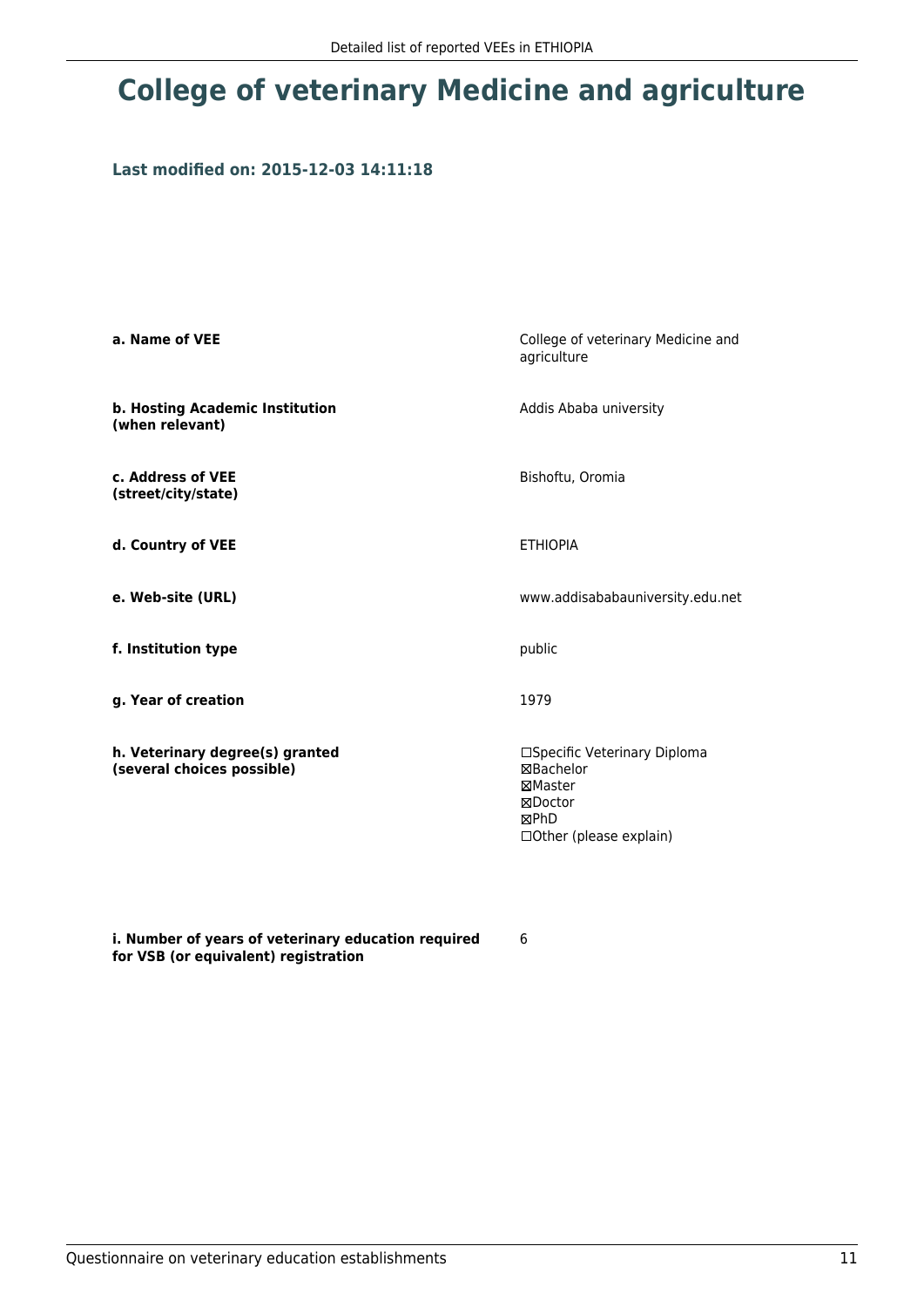| within the establishment |  |
|--------------------------|--|
|--------------------------|--|

|                                                                                                   | 1st Year                                                                                                                                                              | $0 - 50$   |
|---------------------------------------------------------------------------------------------------|-----------------------------------------------------------------------------------------------------------------------------------------------------------------------|------------|
|                                                                                                   | 2d Year                                                                                                                                                               | 51-100     |
|                                                                                                   | 3d Year                                                                                                                                                               | 51-100     |
|                                                                                                   | 4th Year                                                                                                                                                              | 51-100     |
|                                                                                                   | 5th Year                                                                                                                                                              | 51-100     |
|                                                                                                   | 6th Year                                                                                                                                                              | 51-100     |
|                                                                                                   | 7th Year                                                                                                                                                              |            |
| k. Average number of veterinary graduates per year<br>from the establishment                      | 101-150                                                                                                                                                               |            |
| I. Minimum education required for admission to the<br>establishment<br>(several choices possible) | ⊠High School University Entrance<br>Qualification<br>□Pre-Veterinary Science Diploma<br>□Pre-Veterinary Science Degree<br>□Other specific VEE entrance qualifications |            |
| m. Is there a selection procedure at<br>(several choices possible)                                | ⊠National level<br>$\square$ State level<br>□Establishment level                                                                                                      |            |
| n. National accreditation/certification/approval                                                  | Yes                                                                                                                                                                   |            |
|                                                                                                   | <b>Accrediting agency:</b>                                                                                                                                            |            |
|                                                                                                   | <b>Name of the Agency</b>                                                                                                                                             | XXX        |
|                                                                                                   | <b>Address of the</b><br><b>Agency</b>                                                                                                                                | SSSSS      |
|                                                                                                   | Country of the<br><b>Agency</b>                                                                                                                                       | SSSSSSS    |
|                                                                                                   | Date granted (yyyy-<br>mm-dd)                                                                                                                                         | 1111-12-09 |
|                                                                                                   | <b>Period of validity</b><br>(years)                                                                                                                                  | 99         |
| o. Regional accreditation/certification/approval                                                  | No                                                                                                                                                                    |            |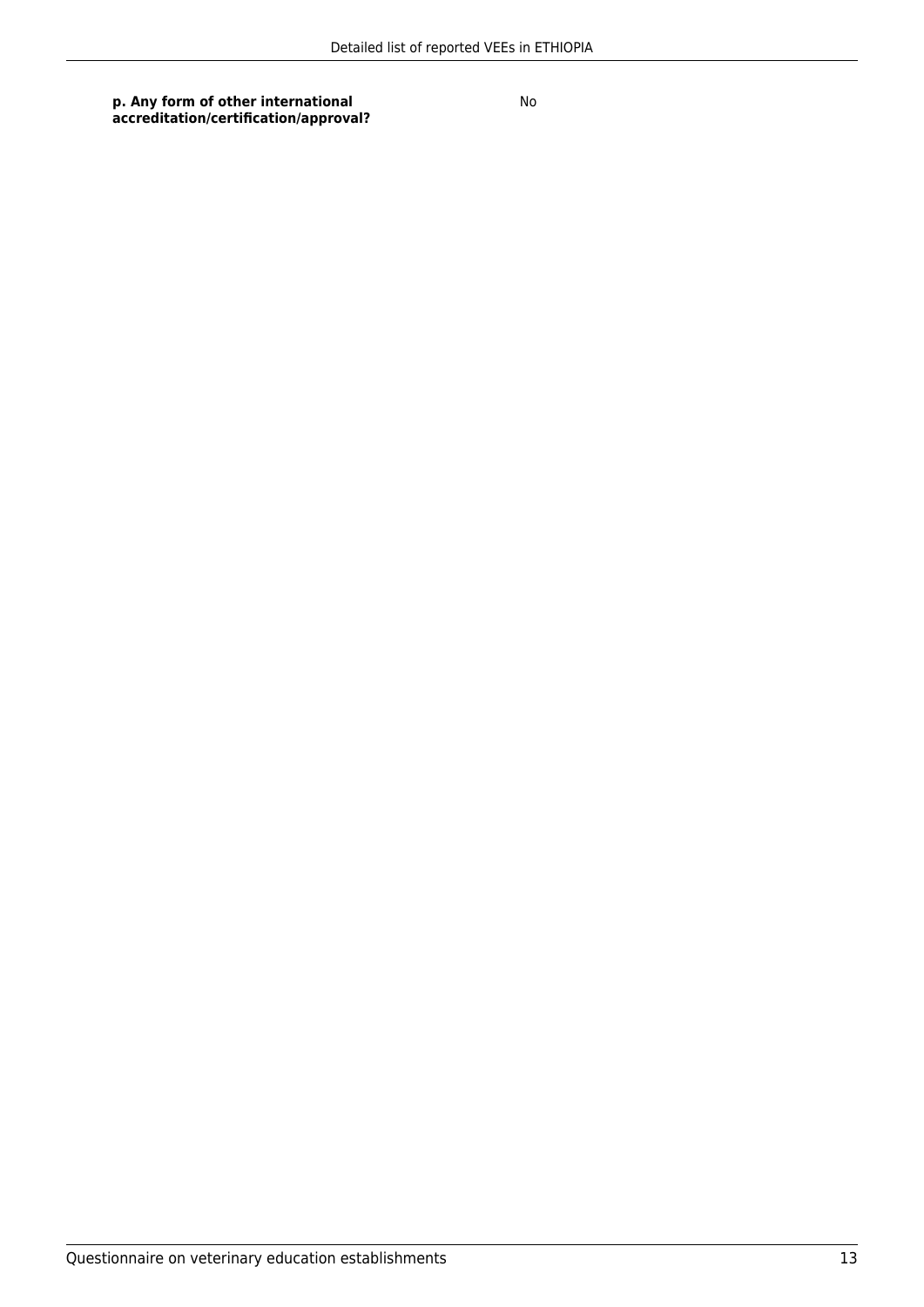## **Faculty of Veterinary medicine, UoG**

#### **Last modified on: 2015-12-03 13:54:08**

| a. Name of VEE                                                | Faculty of Veterinary medicine, UoG                                                                 |
|---------------------------------------------------------------|-----------------------------------------------------------------------------------------------------|
| b. Hosting Academic Institution<br>(when relevant)            | Universty of Gondar                                                                                 |
| c. Address of VEE<br>(street/city/state)                      | Faculty of Veterinary medicine, UoG<br>P.O.Box:196 Gondar Ethiopia                                  |
| d. Country of VEE                                             | <b>ETHIOPIA</b>                                                                                     |
| e. Web-site (URL)                                             |                                                                                                     |
| f. Institution type                                           | public                                                                                              |
| g. Year of creation                                           | 2003                                                                                                |
| h. Veterinary degree(s) granted<br>(several choices possible) | □Specific Veterinary Diploma<br>⊠Bachelor<br>⊠Master<br>⊠Doctor<br>DPhD<br>□ Other (please explain) |

**i. Number of years of veterinary education required for VSB (or equivalent) registration**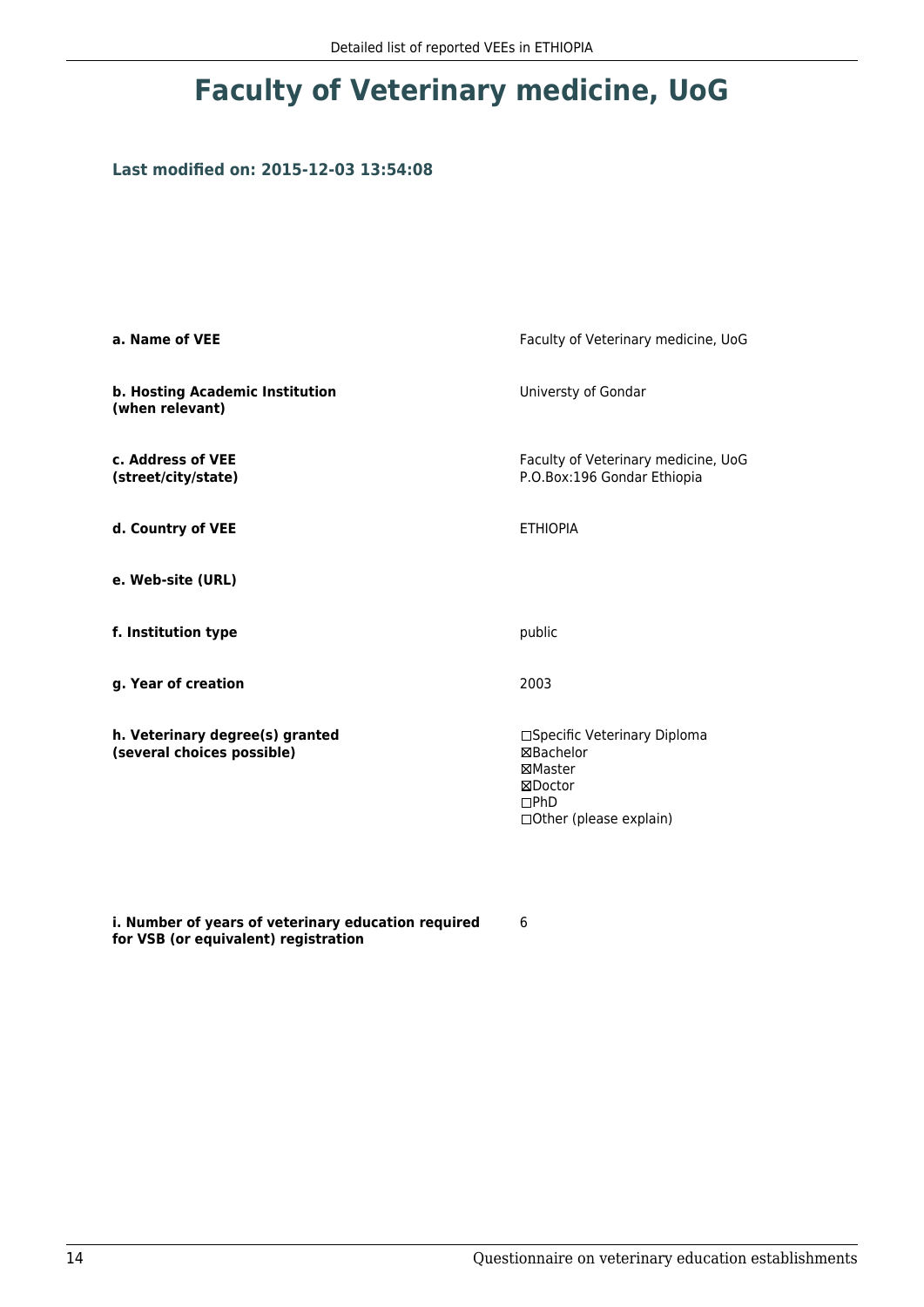|                                                                                                   | 1st Year                                                                                                                                                              | $0 - 50$ |
|---------------------------------------------------------------------------------------------------|-----------------------------------------------------------------------------------------------------------------------------------------------------------------------|----------|
|                                                                                                   | 2d Year                                                                                                                                                               | $0 - 50$ |
|                                                                                                   | <b>3d Year</b>                                                                                                                                                        | $0 - 50$ |
|                                                                                                   | 4th Year                                                                                                                                                              | $0 - 50$ |
|                                                                                                   | 5th Year                                                                                                                                                              | 51-100   |
|                                                                                                   | 6th Year                                                                                                                                                              | 51-100   |
|                                                                                                   | 7th Year                                                                                                                                                              |          |
| k. Average number of veterinary graduates per year<br>from the establishment                      | 51-100                                                                                                                                                                |          |
| I. Minimum education required for admission to the<br>establishment<br>(several choices possible) | ⊠High School University Entrance<br>Qualification<br>□Pre-Veterinary Science Diploma<br>□Pre-Veterinary Science Degree<br>□Other specific VEE entrance qualifications |          |
| m. Is there a selection procedure at<br>(several choices possible)                                | ⊠National level<br>□State level<br>□Establishment level                                                                                                               |          |
| n. National accreditation/certification/approval                                                  | No                                                                                                                                                                    |          |
| o. Regional accreditation/certification/approval                                                  | No                                                                                                                                                                    |          |
| p. Any form of other international<br>accreditation/certification/approval?                       | No                                                                                                                                                                    |          |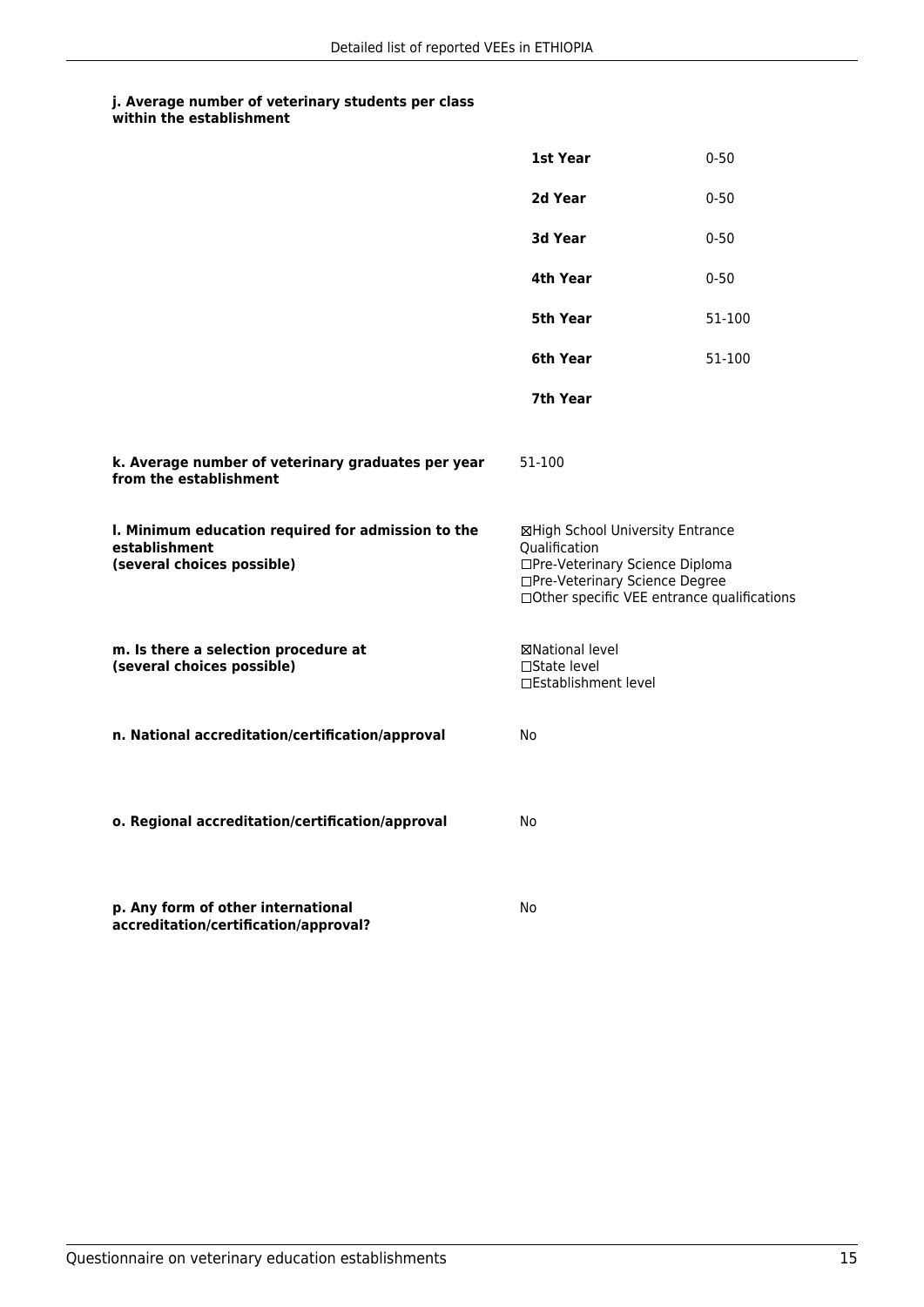## **School of veterinary medicine**

#### **Last modified on: 2015-12-03 14:09:36**

| a. Name of VEE                                                | School of veterinary medicine                                                                                         |
|---------------------------------------------------------------|-----------------------------------------------------------------------------------------------------------------------|
| b. Hosting Academic Institution<br>(when relevant)            | Wollega University                                                                                                    |
| c. Address of VEE<br>(street/city/state)                      | Wollega University, School of Veterinary<br>Medicine P.O.Box - 395                                                    |
| d. Country of VEE                                             | <b>ETHIOPIA</b>                                                                                                       |
| e. Web-site (URL)                                             | WU@ethionet.ET                                                                                                        |
| f. Institution type                                           | public                                                                                                                |
| g. Year of creation                                           | 2008                                                                                                                  |
| h. Veterinary degree(s) granted<br>(several choices possible) | □Specific Veterinary Diploma<br>⊠Bachelor<br>$\square$ Master<br>$\square$ Doctor<br>DPhD<br>□ Other (please explain) |

**i. Number of years of veterinary education required for VSB (or equivalent) registration**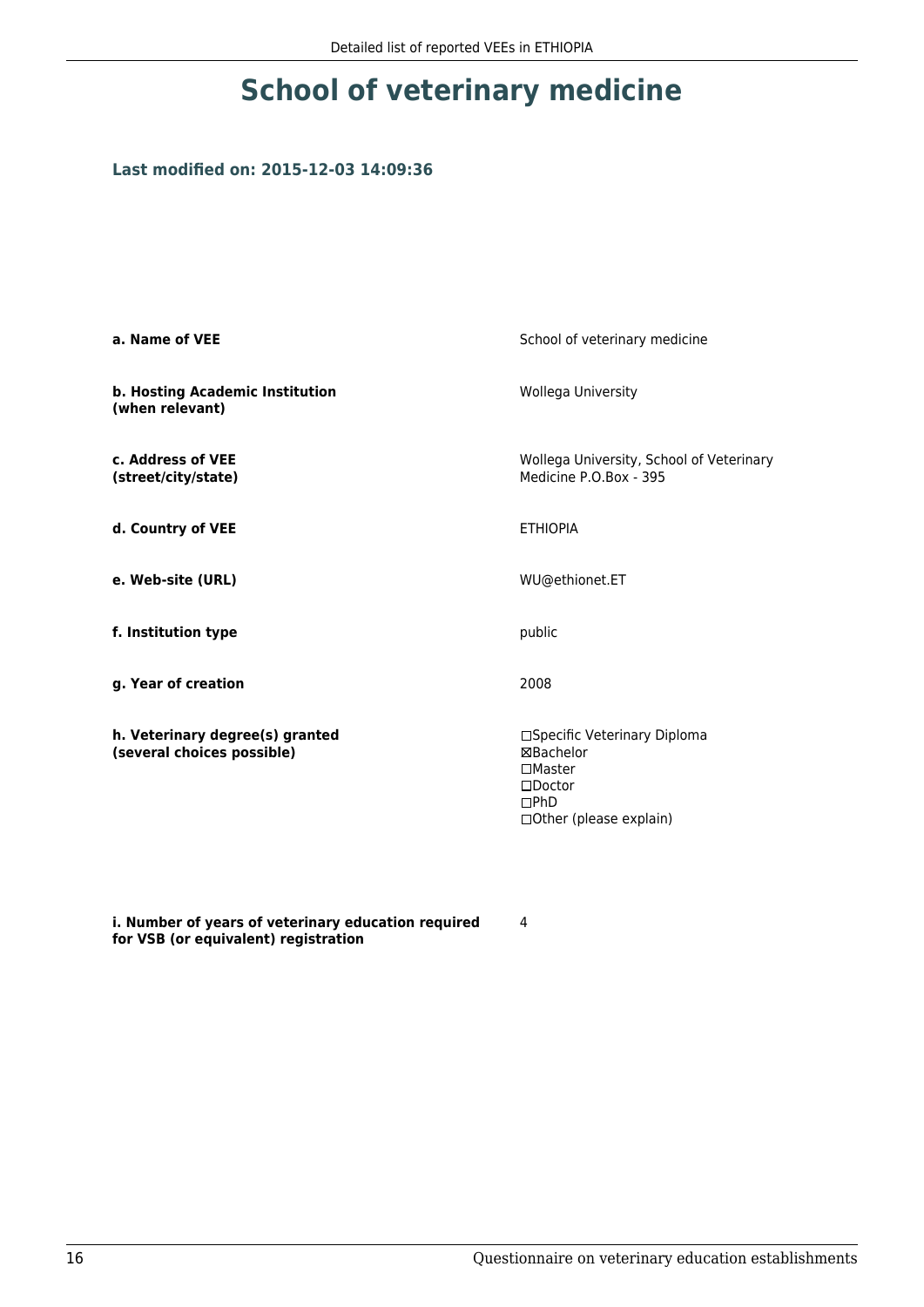#### **j. Average number of veterinary students per class within the establishment**

|                                                                                                   | 1st Year                                                                                                                                                              | $0 - 50$     |
|---------------------------------------------------------------------------------------------------|-----------------------------------------------------------------------------------------------------------------------------------------------------------------------|--------------|
|                                                                                                   | 2d Year                                                                                                                                                               | $0 - 50$     |
|                                                                                                   | 3d Year                                                                                                                                                               | $0 - 50$     |
|                                                                                                   | 4th Year                                                                                                                                                              | $0 - 50$     |
|                                                                                                   | <b>5th Year</b>                                                                                                                                                       |              |
|                                                                                                   | 6th Year                                                                                                                                                              |              |
|                                                                                                   | 7th Year                                                                                                                                                              |              |
| k. Average number of veterinary graduates per year<br>from the establishment                      | $0 - 50$                                                                                                                                                              |              |
| I. Minimum education required for admission to the<br>establishment<br>(several choices possible) | ⊠High School University Entrance<br>Qualification<br>⊠Pre-Veterinary Science Diploma<br>□Pre-Veterinary Science Degree<br>□Other specific VEE entrance qualifications |              |
| m. Is there a selection procedure at<br>(several choices possible)                                | □National level<br>$\Box$ State level<br>⊠Establishment level                                                                                                         |              |
| n. National accreditation/certification/approval                                                  | Yes                                                                                                                                                                   |              |
|                                                                                                   | <b>Accrediting agency:</b>                                                                                                                                            |              |
|                                                                                                   | <b>Name of the Agency</b>                                                                                                                                             | <b>XXX</b>   |
|                                                                                                   | <b>Address of the</b><br><b>Agency</b>                                                                                                                                | <b>XXXXX</b> |
|                                                                                                   | Country of the<br><b>Agency</b>                                                                                                                                       | <b>XXXX</b>  |
|                                                                                                   | Date granted (yyyy-<br>mm-dd)                                                                                                                                         | 1111-12-09   |
|                                                                                                   | <b>Period of validity</b><br>(years)                                                                                                                                  | 99           |
| o. Regional accreditation/certification/approval                                                  | No                                                                                                                                                                    |              |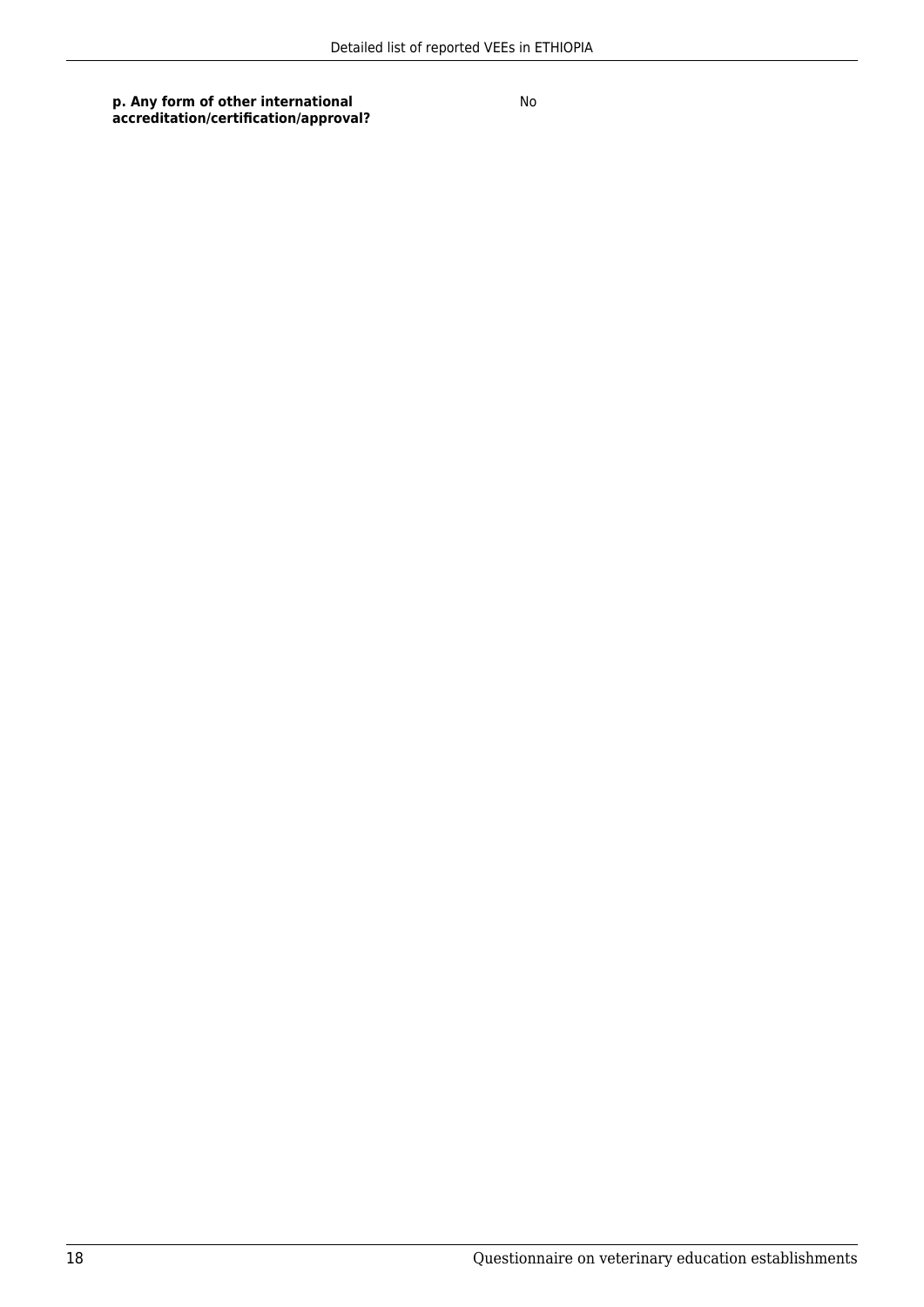## **School of veterinary medicine**

### **Last modified on: 2015-12-03 13:46:48**

| a. Name of VEE                                                | School of veterinary medicine                                                                                  |
|---------------------------------------------------------------|----------------------------------------------------------------------------------------------------------------|
| b. Hosting Academic Institution<br>(when relevant)            | Wolaita sodo university                                                                                        |
| c. Address of VEE<br>(street/city/state)                      | Gandaba                                                                                                        |
| d. Country of VEE                                             | <b>ETHIOPIA</b>                                                                                                |
| e. Web-site (URL)                                             | www.wsu.edu.et                                                                                                 |
| f. Institution type                                           | public                                                                                                         |
| g. Year of creation                                           | 2010                                                                                                           |
| h. Veterinary degree(s) granted<br>(several choices possible) | □Specific Veterinary Diploma<br>□Bachelor<br>$\Box$ Master<br>⊠Doctor<br>DPhD<br>$\Box$ Other (please explain) |

**i. Number of years of veterinary education required for VSB (or equivalent) registration**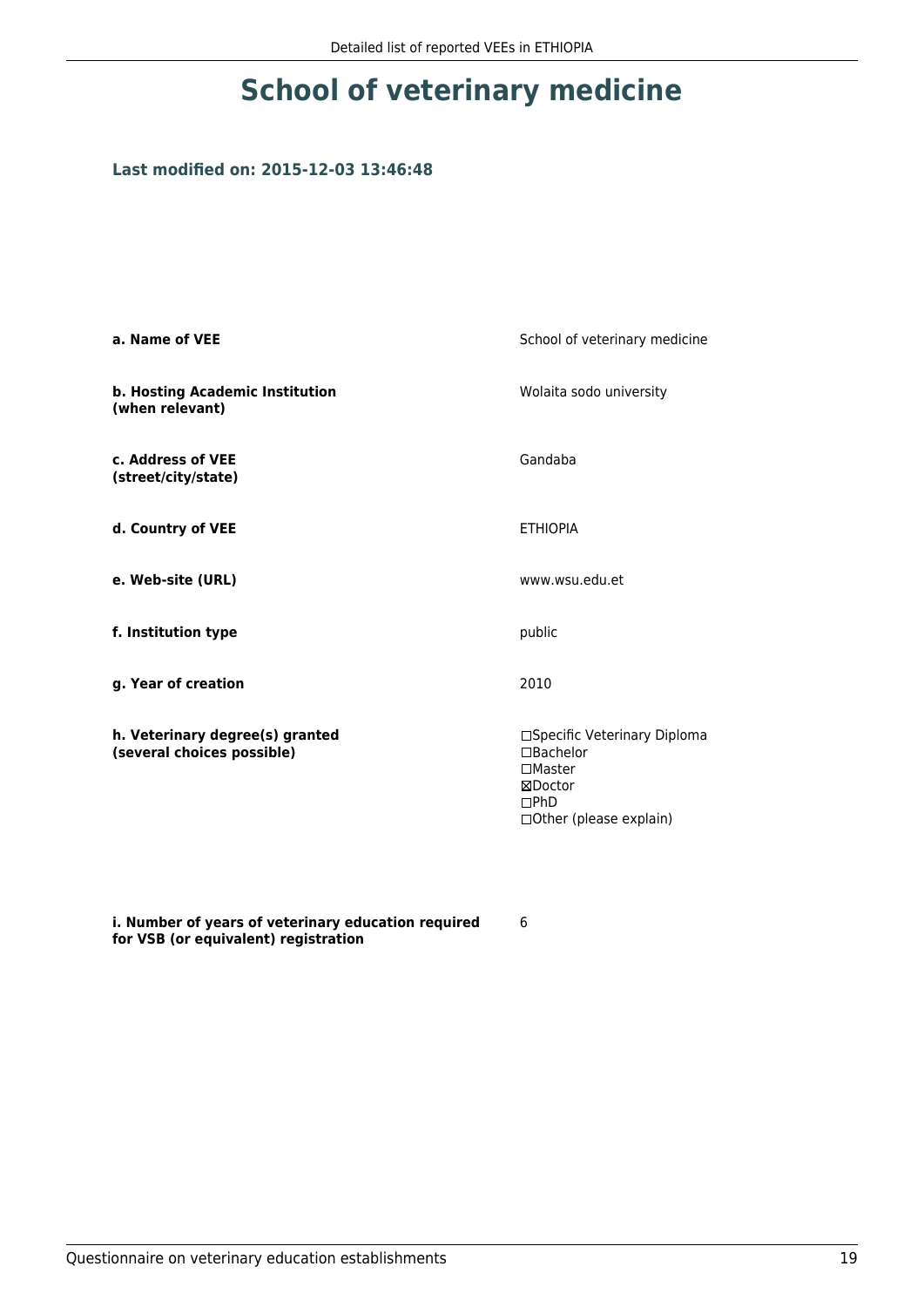| within the establishment |
|--------------------------|
|                          |

|                                                                                                   | 1st Year                                                                                                                                                              | $0 - 50$    |
|---------------------------------------------------------------------------------------------------|-----------------------------------------------------------------------------------------------------------------------------------------------------------------------|-------------|
|                                                                                                   | 2d Year                                                                                                                                                               | $0 - 50$    |
|                                                                                                   | 3d Year                                                                                                                                                               | $0 - 50$    |
|                                                                                                   | 4th Year                                                                                                                                                              | $0 - 50$    |
|                                                                                                   | <b>5th Year</b>                                                                                                                                                       | $0 - 50$    |
|                                                                                                   | 6th Year                                                                                                                                                              | $0 - 50$    |
|                                                                                                   | 7th Year                                                                                                                                                              |             |
| k. Average number of veterinary graduates per year<br>from the establishment                      | $0 - 50$                                                                                                                                                              |             |
| I. Minimum education required for admission to the<br>establishment<br>(several choices possible) | ⊠High School University Entrance<br>Qualification<br>□Pre-Veterinary Science Diploma<br>□Pre-Veterinary Science Degree<br>□Other specific VEE entrance qualifications |             |
| m. Is there a selection procedure at<br>(several choices possible)                                | ⊠National level<br>$\Box$ State level<br>□Establishment level                                                                                                         |             |
| n. National accreditation/certification/approval                                                  | Yes                                                                                                                                                                   |             |
|                                                                                                   | <b>Accrediting agency:</b>                                                                                                                                            |             |
|                                                                                                   | <b>Name of the Agency</b>                                                                                                                                             | <b>XXX</b>  |
|                                                                                                   | <b>Address of the</b><br><b>Agency</b>                                                                                                                                | XXXX        |
|                                                                                                   | Country of the<br><b>Agency</b>                                                                                                                                       | <b>XXXs</b> |
|                                                                                                   | Date granted (yyyy-<br>mm-dd)                                                                                                                                         | 1111-12-09  |
|                                                                                                   | <b>Period of validity</b><br>(years)                                                                                                                                  | 99          |
| o. Regional accreditation/certification/approval                                                  | No                                                                                                                                                                    |             |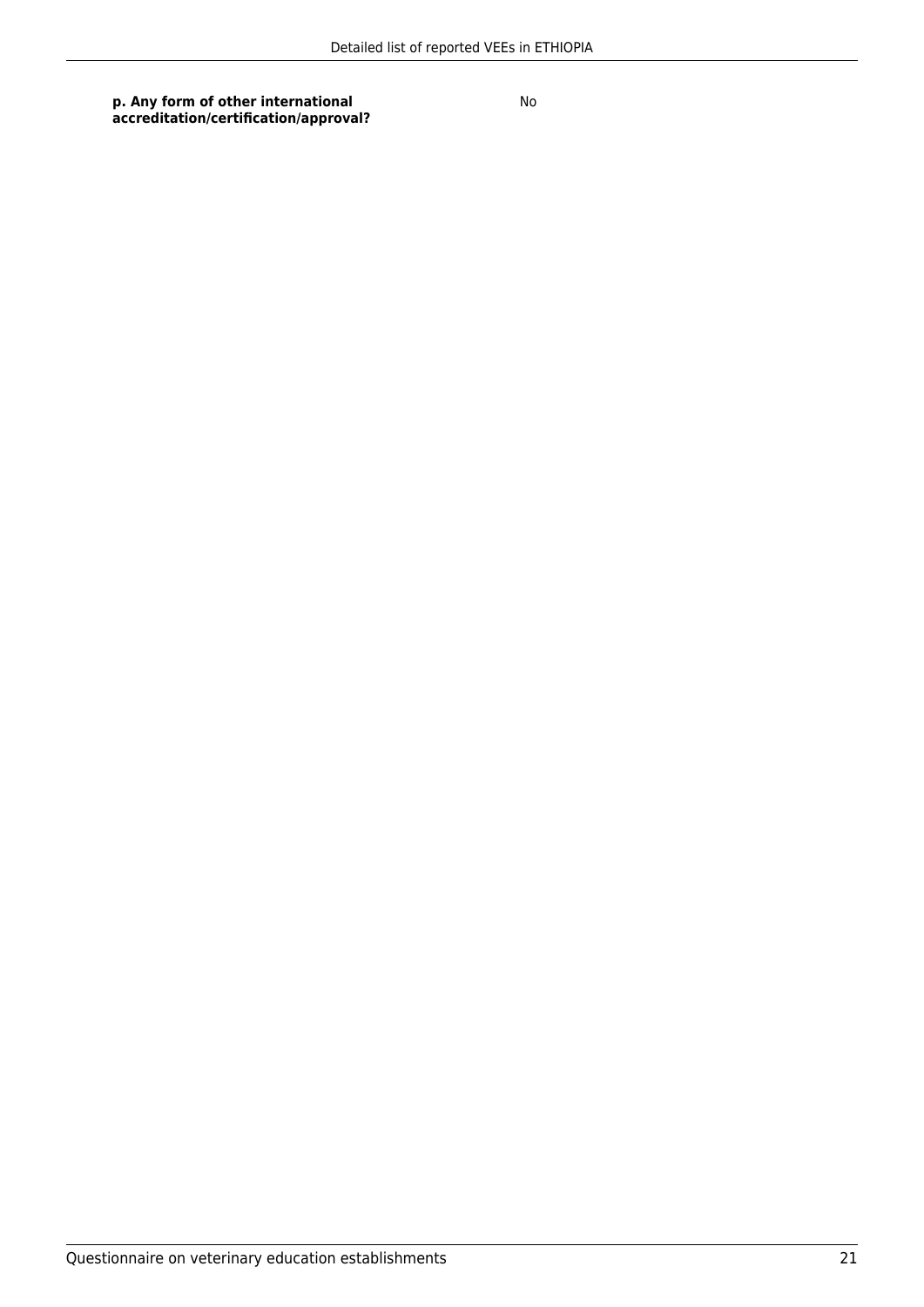## **School of veterinary medicine**

#### **Last modified on: 2015-12-03 14:04:26**

| a. Name of VEE                                                | School of veterinary medicine                                                                       |
|---------------------------------------------------------------|-----------------------------------------------------------------------------------------------------|
| b. Hosting Academic Institution<br>(when relevant)            | Haw assa Universty                                                                                  |
| c. Address of VEE<br>(street/city/state)                      | SNNPRS, Haw assa                                                                                    |
| d. Country of VEE                                             | <b>ETHIOPIA</b>                                                                                     |
| e. Web-site (URL)                                             | www.hu.edu.et                                                                                       |
| f. Institution type                                           | public                                                                                              |
| g. Year of creation                                           | 2003                                                                                                |
| h. Veterinary degree(s) granted<br>(several choices possible) | □Specific Veterinary Diploma<br>□Bachelor<br>⊠Master<br>⊠Doctor<br>DPhD<br>□ Other (please explain) |

**i. Number of years of veterinary education required for VSB (or equivalent) registration**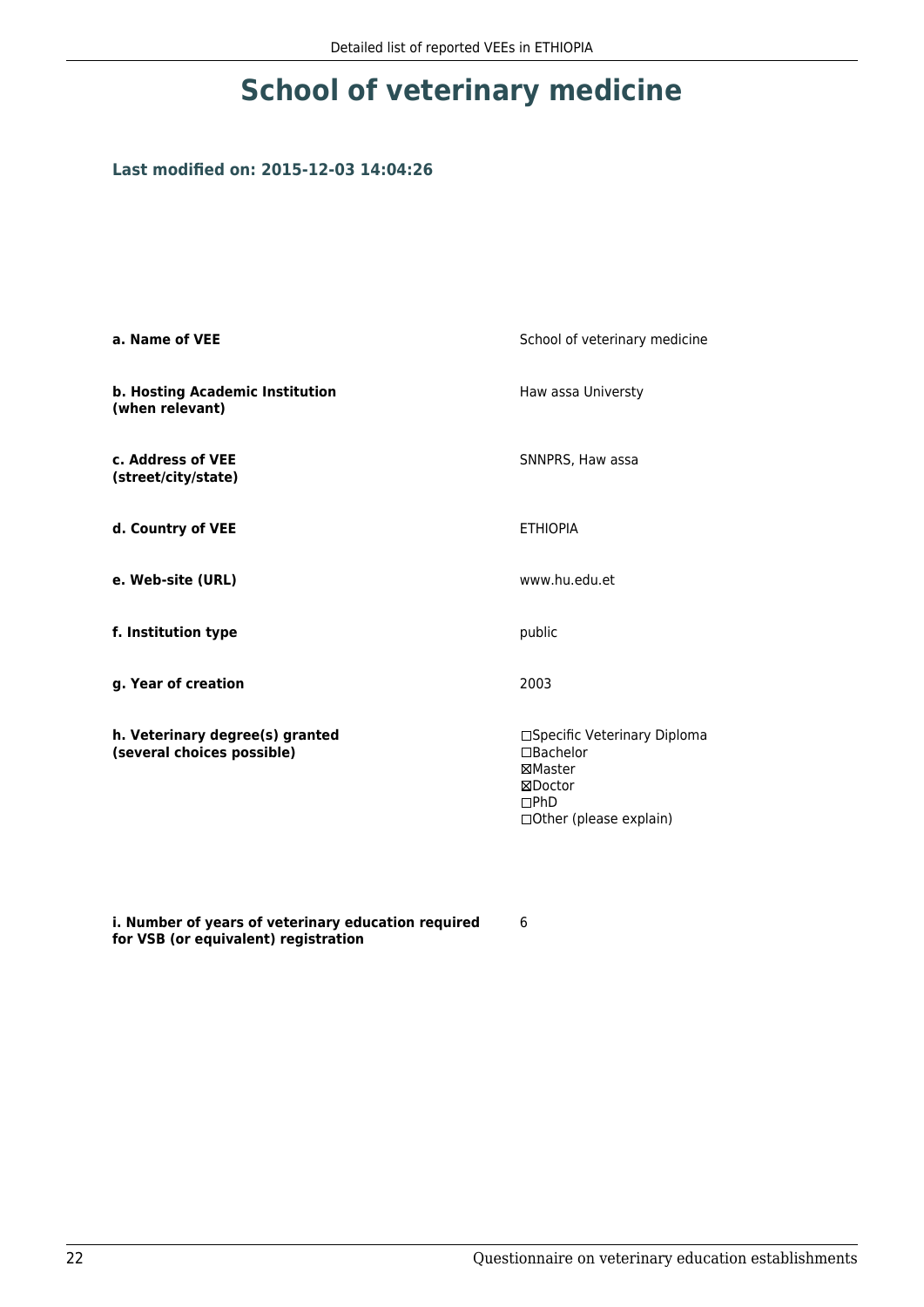| within the establishment |
|--------------------------|
|                          |

|                                                                                                   | 1st Year                                                                                                                                                              | $0 - 50$ |
|---------------------------------------------------------------------------------------------------|-----------------------------------------------------------------------------------------------------------------------------------------------------------------------|----------|
|                                                                                                   | 2d Year                                                                                                                                                               | $0 - 50$ |
|                                                                                                   | 3d Year                                                                                                                                                               | $0 - 50$ |
|                                                                                                   | 4th Year                                                                                                                                                              | $0 - 50$ |
|                                                                                                   | 5th Year                                                                                                                                                              | $0 - 50$ |
|                                                                                                   | 6th Year                                                                                                                                                              | $0 - 50$ |
|                                                                                                   | 7th Year                                                                                                                                                              |          |
| k. Average number of veterinary graduates per year<br>from the establishment                      | $0 - 50$                                                                                                                                                              |          |
| I. Minimum education required for admission to the<br>establishment<br>(several choices possible) | ⊠High School University Entrance<br>Qualification<br>□Pre-Veterinary Science Diploma<br>□Pre-Veterinary Science Degree<br>□Other specific VEE entrance qualifications |          |
| m. Is there a selection procedure at<br>(several choices possible)                                | ⊠National level<br>$\Box$ State level<br>□Establishment level                                                                                                         |          |
| n. National accreditation/certification/approval                                                  | No                                                                                                                                                                    |          |
| o. Regional accreditation/certification/approval                                                  | No                                                                                                                                                                    |          |
| p. Any form of other international<br>accreditation/certification/approval?                       | No                                                                                                                                                                    |          |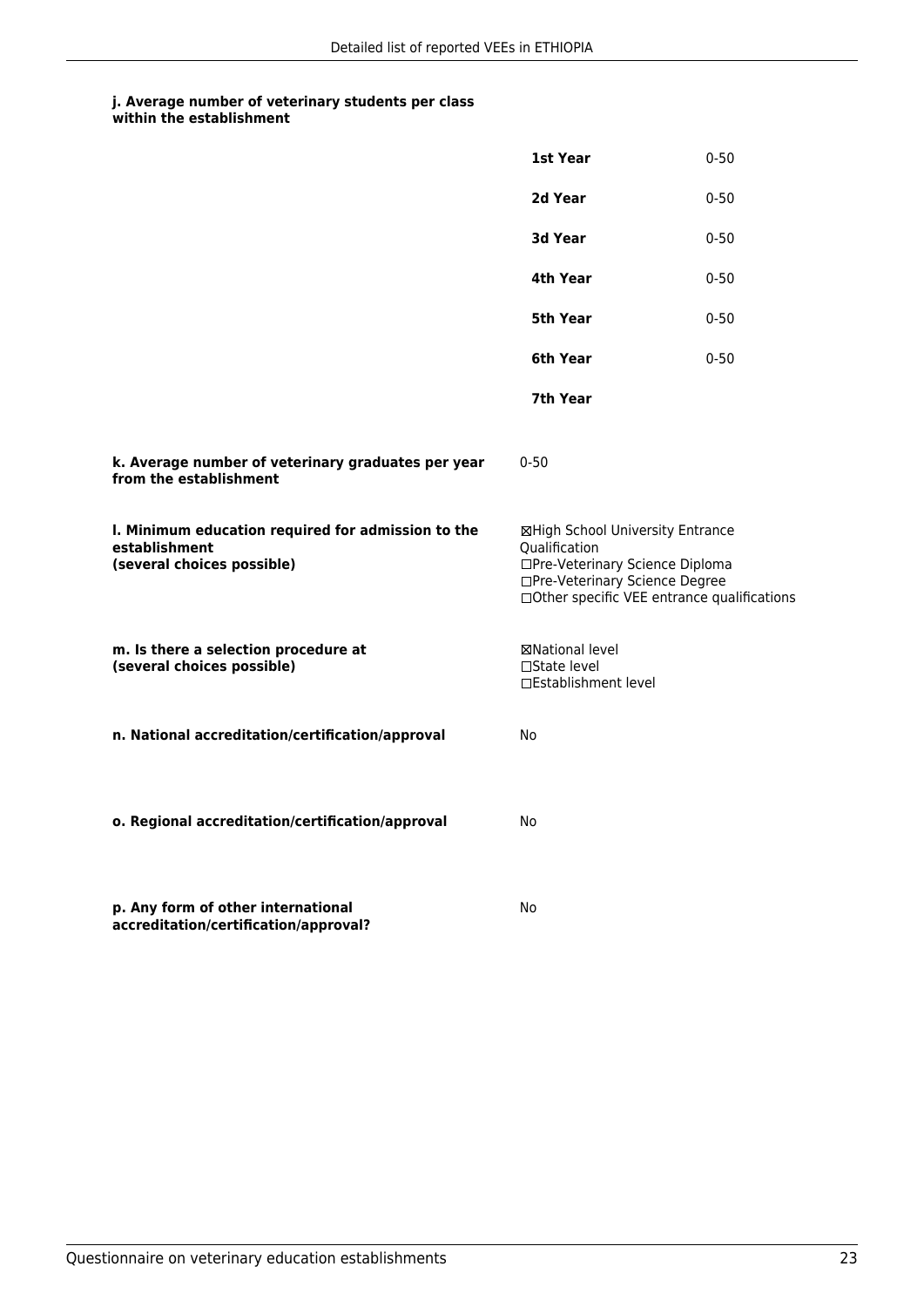## **School of veterinary medicine, Jimma University**

#### **Last modified on: 2015-12-03 14:10:32**

| a. Name of VEE                                                | School of veterinary medicine, Jimma<br>University                                                           |
|---------------------------------------------------------------|--------------------------------------------------------------------------------------------------------------|
| b. Hosting Academic Institution<br>(when relevant)            | Jimma Universty                                                                                              |
| c. Address of VEE<br>(street/city/state)                      | Jimma tow, ormia regional state, Ethiopia                                                                    |
| d. Country of VEE                                             | <b>ETHIOPIA</b>                                                                                              |
| e. Web-site (URL)                                             | www.ju.edu.et                                                                                                |
| f. Institution type                                           | public                                                                                                       |
| g. Year of creation                                           | 2008                                                                                                         |
| h. Veterinary degree(s) granted<br>(several choices possible) | □Specific Veterinary Diploma<br>⊠Bachelor<br>⊠Master<br>⊠Doctor<br>$\square$ PhD<br>□ Other (please explain) |

**i. Number of years of veterinary education required for VSB (or equivalent) registration**